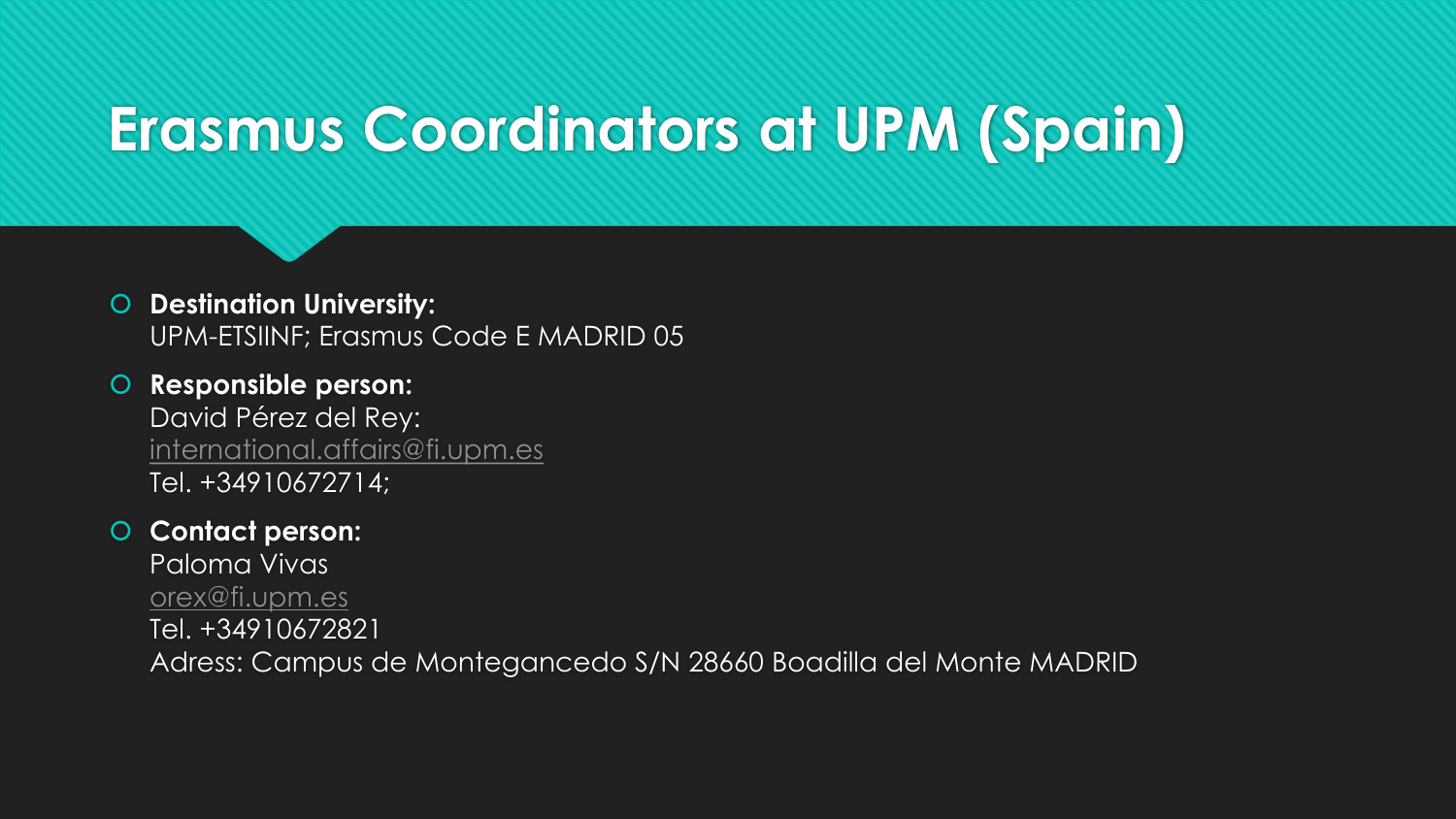# **Erasmus Coordinators at UL / IST (Portugal)**

#### **1. Paolo Romano PhD**

Associate Professor at Instituto Superior Técnico, University of Lisbon Senior Researcher at INESC-ID Lisbon - Distributed Systems Group Rua Alves Redol, 9 - 1000-029 Lisboa, Portugal +351-213100302 paolo.romano@gsd.inesc-id.pt

#### **2. Student Mobility Coordinators:**

Cristina Sousa & Paula Lopes Av. Rovisco Pais, 1049-001, Lisboa +351218419245 & +351218417685 cristina.sousa@tecnico.ulisboa.pt paula. lopes@tecnico. ulisboa.pt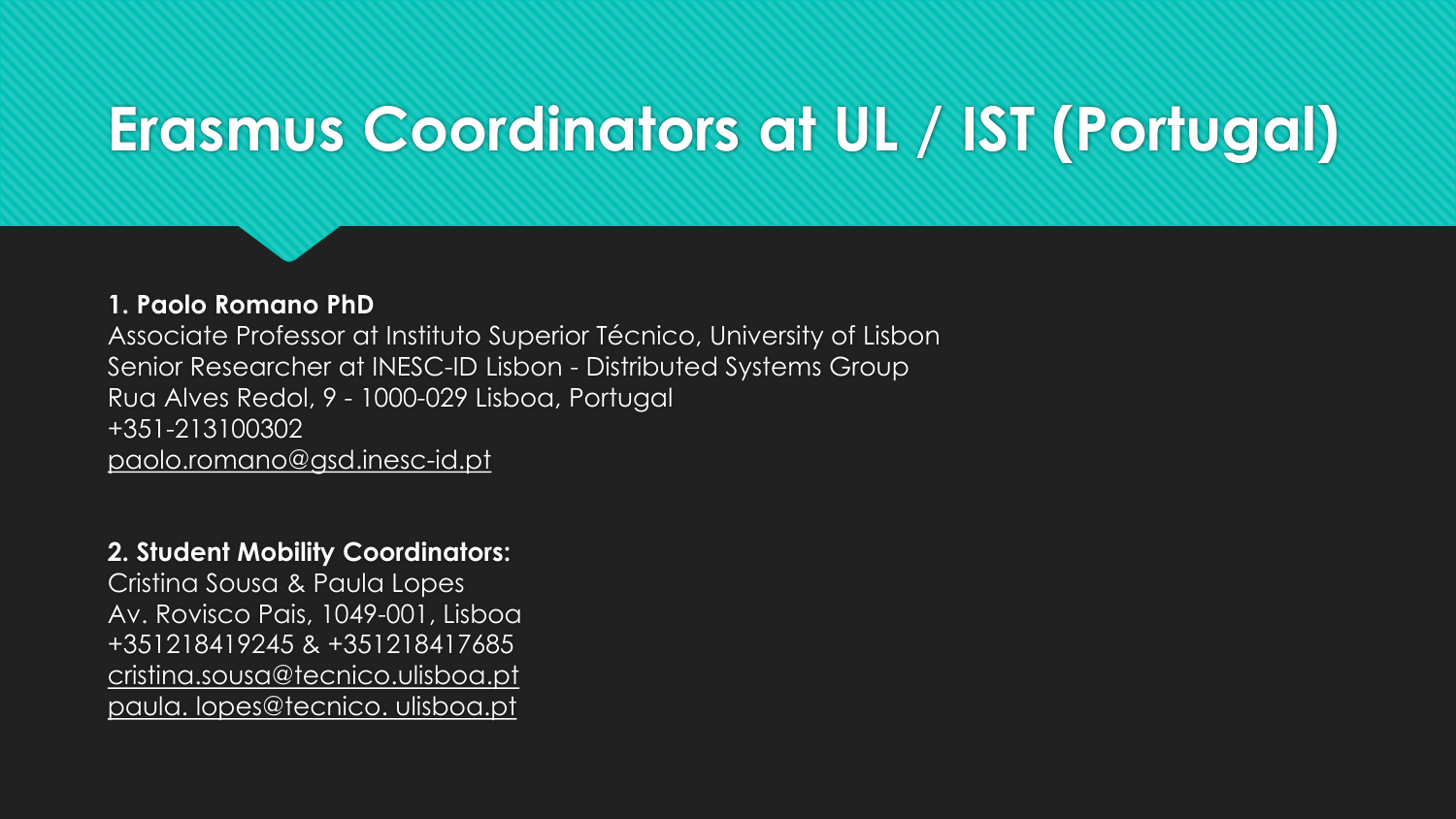## **Erasmus Coordinators at UGA (France)**

**1. Erasmus lnstitutional Coordinator:** Jeröme Gensel, Vice-President CS 40700: 38058 Grenoble Cedex 9, France partnerships@univ-grenoble-alpes.fr

### **2. Departmental Coordinator:**

Valerie Guieu. International Affairs Academic Coordinator valerie.guieu@univ-qrenoble-alpes.fr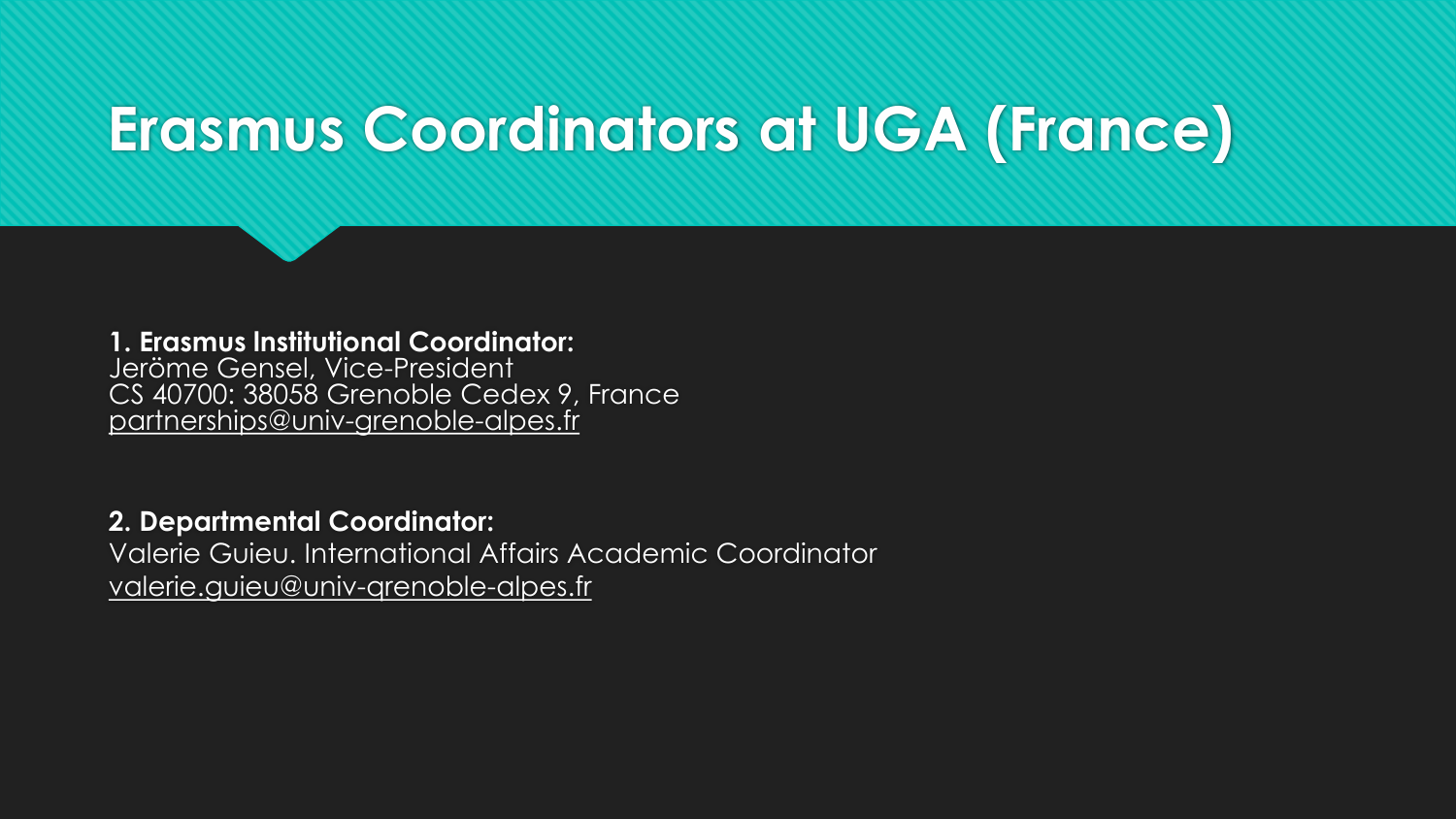# **Erasmus Coordinators at FAU (Germany)**

**1. Ms Yvonne Wöhner (lnstitutional Co-ordinator):** Central Office for International Affairs Schlossplatz 4, 91054 Erlangen, Germany Tel.: +49 91318565166 [erasmus@fau.de](mailto:erasmus@fau.de)

**2. Departmental Coordinator:**  Ms Claudia Barnickel Study Advisor/Coordinator Medical Engineering

Faculty of Engineering / Department of lnformatics Martensstr. 3, 91058 Erlangen, Germany [Claudia.Barnickel@fau.de](mailto:Claudia.Barnickel@fau.de)